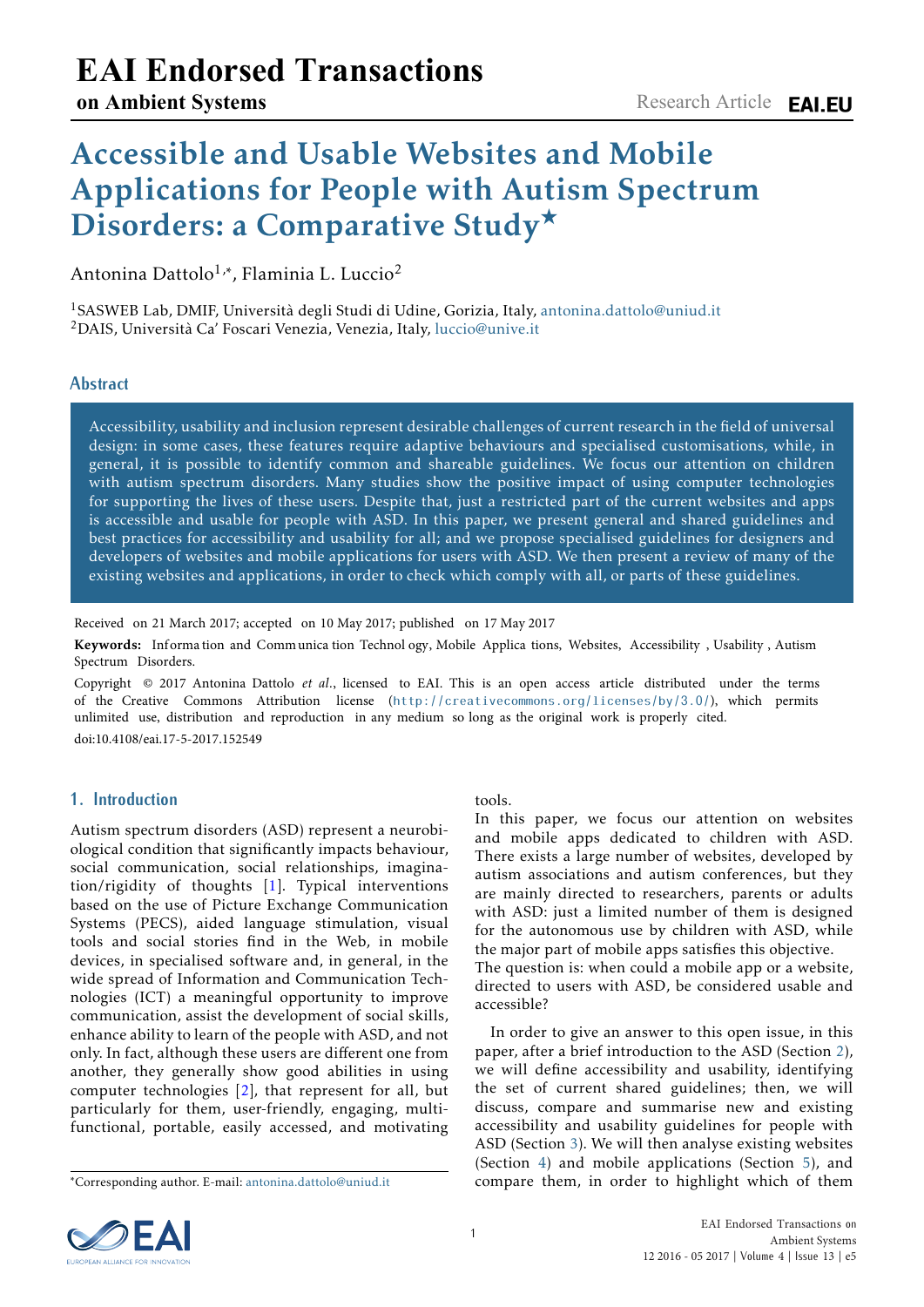comply with all or parts of the guidelines. We will finally discuss, which, in our opinion, are the future trends in the development of usable and accessible technologies for users with ASD (Section [6\)](#page-8-2).

## <span id="page-1-0"></span>**2. The Autism Spectrum Disorder**

ASD is defined by the American Psychiatric Association as a neuro-developmental disorder with persistent impairments in social communication and social interaction, and restricted, repetitive patterns of behaviour, interests, or activities  $[3]$ .

The *incidence* of this disorder is not negligible. In [\[4\]](#page-8-4), the authors present an interesting study on worldwide available data that estimates at the date of 2010 the number of people with ASD as 1 out of 132. The study finds no evidence of a change in prevalence for ASD between 1990 and 2010, although there are some small changes depending on regional origins. A more recent study conducted in 2012 among 346,978 children aged 8 years in 11 different cities of the United States, shows a general evidence of one child in 68 with ASD.

Characteristics of ASD. Each person with ASD is different, this is where the term "spectrum disorder" comes from. The areas which are most affected are: social interaction, social imagination, and social communication.

Regarding *social interaction*, people with ASD typically tend to isolate themselves showing no interest in other people, do not have a good eye contact, try to avoid physical contacts, have problems processing their own emotions and the ones of people around them.

Their *social imagination* is limited: they tend to avoid symbolic games, tend to repeat the same game or even movements over and over (hand flapping, spinning or waving objects, etc.), get frustrated when something changes in their daily routine. Finally, they often show impairments in *social communication*. These impairments are often related to language delays or, in some cases, to the complete lack of verbal communication. The prevalence rate of these language impairments is unclear, however the authors of [\[5\]](#page-8-5) estimated that 25% − 50% of people with ASD never develop even basic communication skills, which are fundamental for any daily life functionality. People with ASD have also problems understanding instructions, gestures and so on.

Finally, they often show *limited attention*, i.e., they are able to concentrate on tasks for a limited amount of time, and have also *Sensory Processing Disorders* (SPD), i.e., have problems processing information from the five senses, from the vestibular system, and/or the positional sense [\[6\]](#page-8-6).

Possible interventions. People with ASD are very different one from another, thus there is no unique therapy that works well for all of them. What is widely shared among all different communities, is that early intervention is crucial, the earliest you discover this disorder, the earliest the family can access specialized interventions, and can understand their kids behaviour and needs. However, the diagnosis is non-trivial, given that ASD is a neurological disorder and not a physical one, i.e., there is no medical procedure to identify it (except obviously for limited known genetic disorders). Thus, the diagnosis is only based on a study of the presence/absence of some specific behaviours (see, e.g., [\[7,](#page-8-7) [8\]](#page-8-8)).

Modern therapies propose very different approaches (which are out of the scope of this paper), however, it is widely known that people with ASD usually present good visual abilities, such as visual memory, i.e., are able to represent concepts by sequence of images [\[9\]](#page-8-9). Thus, to support these individuals many of the proposed therapies rely on the use of photographs, images, flowcharts, cartoons, checklists, etc. What we will be concentrating on, in this paper, is the use of technology to support all the therapies, and in particular, the use of images as a very powerful communication tool. In particular, to support communication interventions, often speech therapies are also sustained by Augmentative and Alternative Communication (AAC) techniques, which are based on the use of symbols or images as a method for communicating [\[10\]](#page-8-10). The most common AAC approach is the PECS: users communicate needs and requests by exchanging pictures with their partners; these pictures are laminated and stored in a special book that has to be carried around [\[11\]](#page-8-11). Another AAC technique is, e.g., the sign language, which can be very effective, but however requires the partners to be trained, and thus restricts the communication to a limited set of individuals. An evolution of AAC techniques relies on the use of different computer devices such as tablets, smartphones, etc.. These new tools allow to increase number of stored images, have limited physical size, and can thus be carried out everywhere. Recent studies show the effectiveness of using AAC tools for functional requests by a set us ASD users under the age of 16 [\[10\]](#page-8-10).

# <span id="page-1-1"></span>**3. Accessibility and Usability Guidelines for Websites and Applications**

Many studies show the effective positive impact of using computer technologies to support the lives of users with ASD, in order to simplify interaction with other people, to organise daily activities, to improve relations with family and friends [\[12,](#page-8-12) [13\]](#page-8-13).

Moreover, users with ASD present a positive attitude towards computer technologies due to the

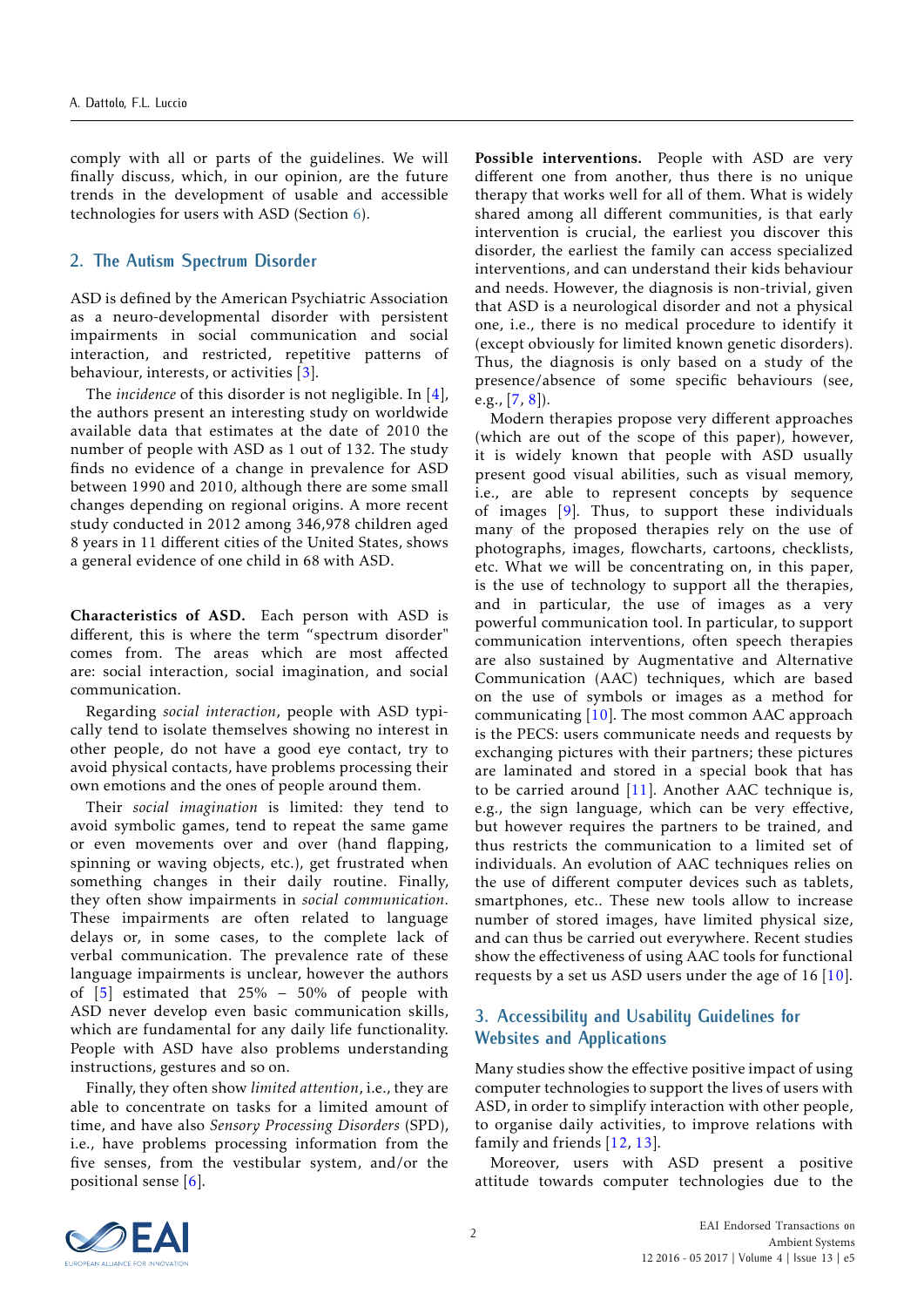predictability of the interaction - in contrast to normal day-to-day interaction with other people - and due to the perfectibility of the tool, that may induce repetitive behaviours, usually preferred by this set of users. Thus, ICTs are powerful tools for improving their learning process [\[2\]](#page-8-1).

The set of available computer technologies is very wide, since it ranges from virtual reality, to robotics, multitouch interfaces, websites, Web apps, affective computing. These tools are often customisable with respect to the different users' abilities, and thus targeted to the different skills.

While developing a website, or a mobile application, it is desirable to include an accessibility and usability specialist in the team so to design and then evaluate the results of the design in a proper way  $[14]$ . We here focus only on websites and (mobile) applications and discuss possible accessibility and usability guidelines.

## 3.1. Defining Web accessibility and usability

The goals, approaches, and guidelines of Web accessi-bility and usability overlap significantly [\[15\]](#page-8-15):

- Accessibility addresses discriminatory aspects related to equivalent user experience on the Web for people with disabilities.
- Usability is about effective, efficient, and satisfying design of websites and mobile applications [\[16\]](#page-8-16).

Accessibility does not imply usability, i.e., a website might be accessible, but not usable. *Usable accessibility* combines together usability and accessibility and produces inclusive design (also called universal design, or design for all), which involves designing products, such as websites, to be usable by everyone to the greatest extent possible, without the need for adaptation.

Accessibility. Users that have physical (visual, auditory, etc.), cognitive or neurological disabilities, children or elderly people are the target users of accessibility features.

Following the definition of  $[15]$  we can state that:

• Accessibility makes users with a wide range of abilities able to *perceive*, *operate*, *interact* and *understand* a user interface.

Accessibility has always been a big concern for websites and app developers; however, it is often neglected during the development phase mainly due to the lack of knowledge by the developers, and also to the extra costs it introduces. This is in contrast with the statement declared during the 2016 United Nations Convention on the Rights of Persons with Disabilities

(CRPD), that access to information technologies has to be considered a basic human right [\[17\]](#page-8-17).

Moving towards this direction, in 2012 the W3C [\[18,](#page-8-18) [19\]](#page-8-19) has created a new task force group, called Cognitive and Learning Disabilities Accessibility Task Force (COGA), whose aim is to propose accessibility guidelines for Web accessibility for people with cognitive or neuronal disabilities [\[20\]](#page-8-20). The COGA group, together with the Protocols and Formats Working Group, and the Web Content Accessibility Guidelines Working Group, has published in 2016 some interesting general guidelines for the development of websites for users with Cognitive and Learning Disabilities [\[21\]](#page-8-21), however these guidelines are too generic, and not directly targeted to users with ASD, which typically show other specific problems such as limited attention, sensory hypersensitiveness, limited text comprehension, etc.. They can be a good starting point, but more specific targeted issues should be taken into account, together with further guidelines that apply to more general computer applications.

In the last years, some work has been devoted to the definition of guidelines for people with cognitive disabilities [\[12,](#page-8-12) [13,](#page-8-13) [21](#page-8-21)[–25\]](#page-9-0). However, while dealing with users with ASD with cognitive disabilities, more specific features have to be taken into account. WCAG 1.0 and WCAG 2.0 [\[18\]](#page-8-18), which represent the international standard reference model, identify three main features:

- the websites should be clear and simple to use;
- the websites should prevent the users from making mistakes, and, if that happens, make simple to correct them;
- the websites should provide tools for helping the orientation and restore the context, if attention is  $l$ ost.

In order to satisfy the previous items, they identify, in a very recent document [\[26\]](#page-9-1) a large set of general techniques, grouped in the following 9 main categories:

- 1. Use a clear structure;
- 2. Use an easy to follow writing style;
- 3. Provide rapid and direct feedback;
- 4. Help users understanding the content and orientating themselves in the content;
- 5. Help users to check their work and simplify the undo operation if a mistake occurs;
- 6. Provide help;
- 7. Help the user focus and help restore the context if attention is lost;

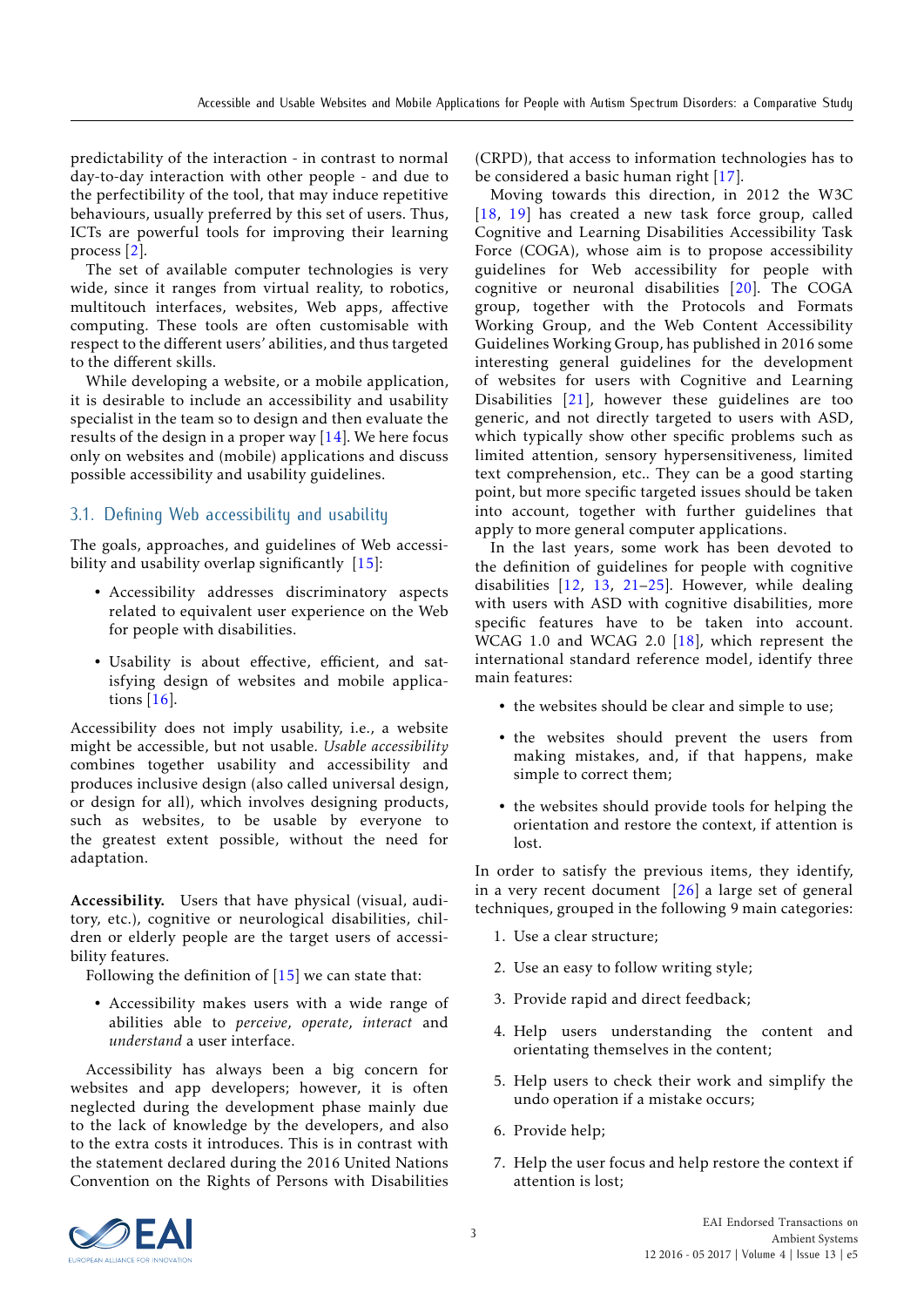- 8. Support adaptability and personalisation;
- 9. Minimise the cognitive skills required to use the content and avoid barriers.

Starting from previous and different versions of this document [\[26\]](#page-9-1), other practical and operative guidelines have been proposed [\[12–](#page-8-12)[14,](#page-8-14) [22–](#page-9-2)[25,](#page-9-0) [27–](#page-9-3)[29\]](#page-9-4).

Usability. The definition of usability in the ISO 9241 standard is:

• The extent to which a product can be used by specified users to achieve specified goals with effectiveness, efficiency, and satisfaction in a specified context of use.

Usability is a *quality attribute*, and as stated in [\[29,](#page-9-4) [30\]](#page-9-5) is related to *learnability*, i.e., how easy is to navigate for the first time in the site; *efficiency*, i.e., once a user has learned the site, how easy is to accomplish tasks; *satisfaction*, i.e., the user is happy about the website design; *memorability*, the user can remember the site after a period of time; *errors*, how many errors are accomplished while navigating in the site.

Usability is often used as synonym of ease to use; usability means thinking about how and why people use a product; it relies on user-feedback through evaluation; it means a user-centred design, where the users' goals, mental models, tasks and requirements are all met.

In a recent document [\[31\]](#page-9-6), the U.S. Department of Health & Human Services defines some usability research-based guidelines. It provides a detailed list of 208 best practices, grouped in 18 main categories (most of which are self-explanatory):

- 1. Design process and evaluation (define user requirements, usability goals, meet user's expectations, etc.);
- 2. Optimising the user experience (provide information and assistance to the user);
- 3. Accessibility (design forms for users with assistive technologies, test plug-ins and applets, etc.);
- 4. Hardware and software (design for different browsers, resolutions, etc.);
- 5. The home page (create a positive first impression of the website, limit homepage length, etc.);
- 6. Page layout (avoid cluttered displays, optimise display density, use fluid layout, etc.);
- 7. Navigation (provide navigational options, differentiate and group navigation elements, use site maps and breadcrumb navigation, etc.);
- 8. Scrolling and paging (eliminate horizontal scrolling, facilitate rapid scrolling while reading, etc.);
- 9. Headings, titles, and labels (use clear category labels, provide descriptive page titles, etc.);
- 10. Links (use text for links, provide consistent clickability cues, etc.);
- 11. Text appearance (use black text on plain, highcontrast backgrounds, etc.);
- 12. Lists (place important items at top of the list, use static menus, etc.);
- 13. Screen-based controls widgets (label pushbuttons clearly, minimise user data entry, etc.);
- 14. Graphics, images, and multimedia (use simple backgrounds, label clickable images, etc.);
- 15. Writing Web content (avoid jargon, use familiar words, etc.);
- 16. Content organisation (use color for grouping, minimise the number of clicks or pages, etc.);
- 17. Search (ensure usable search results, design search engines to search the entire site, etc.);
- 18. Usability testing (use an iterative design approach, solicit test participants' comments, etc.).

For each best practice, the document identifies, on a 5-point Likert scale, two parameters: the relative importance and the strength of evidence. As we can notice, while accessibility is related to disabilities, usability is a key issue for all users, and it includes accessibility (item 3 in the previous list).

However, during the last years it has been a general agreement on applying a specific user interface (UI) design on the development of webpages and interfaces. The UI design defines the user experience by encouraging a natural interaction between the user and the system. A good user experience reflects on the appreciation of the tool, and human factors may impact on this, thus it is crucial in the case of users with cognitive disabilities [\[14,](#page-8-14) [32\]](#page-9-7).

Since 1996, Jacob Nielsen (the undiscussed guru of usability), and the Nielsen Norman Group have been compiling lists of the top 10 mistakes in Web design. The last document [\[33\]](#page-9-8) highlights old and persistent problems, in spite of modern design patterns and aesthetics changes; the most relevant are the following:

1. Many websites propone unexpected locations for content, and users cannot use information because they cannot find it;

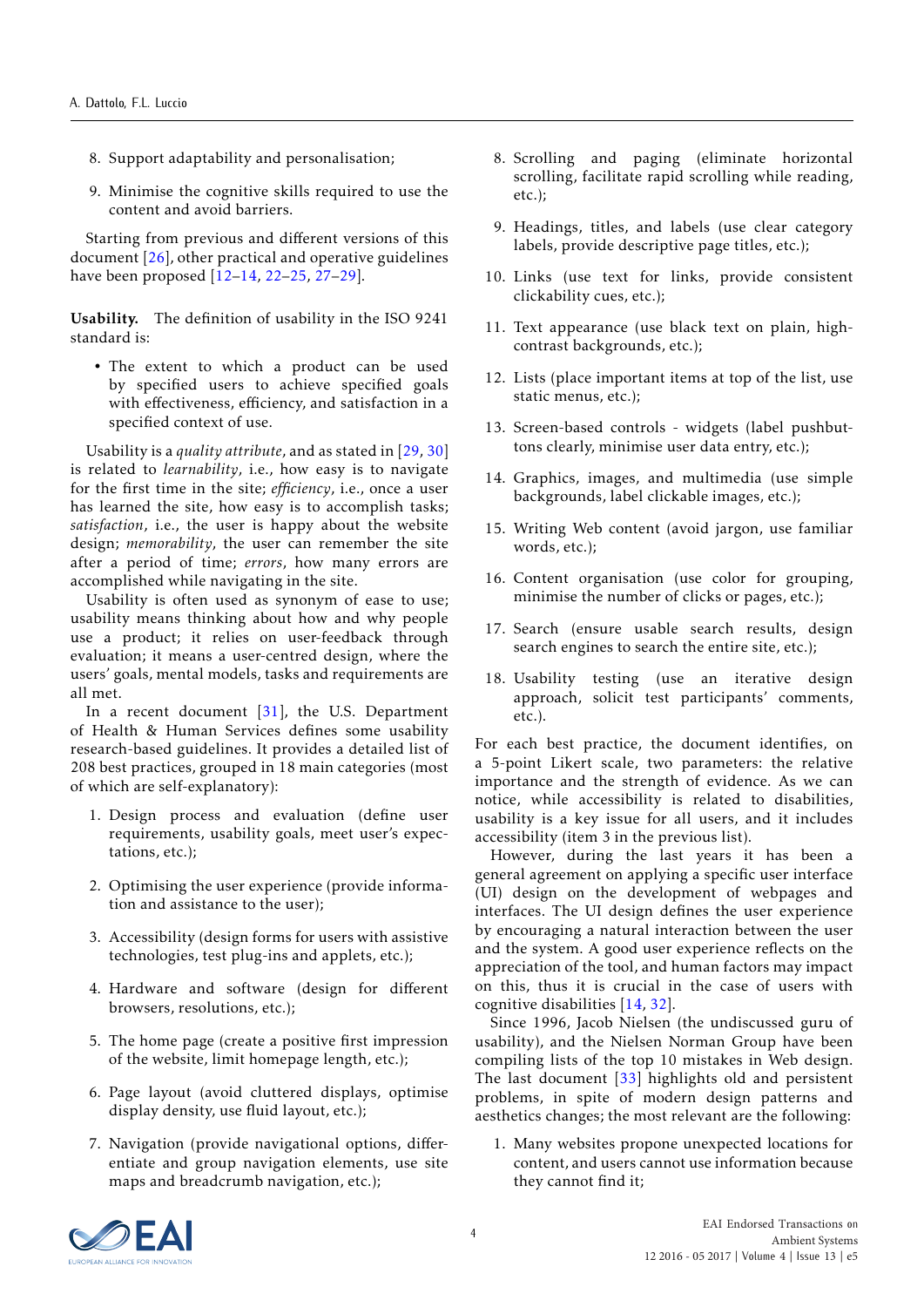- 2. Category and link names do not make sense (poor labelling and poor content differentiation);
- 3. Small pieces of information is often scattered around the website with little or no connection between these pieces;
- 4. The users are required to use repetitive links selecting again and again what they want (repetitive links);
- 5. Often prices and fees are hidden or difficult to  $find·$
- 6. The use of child sites create difficulties to get back to parent site;
- 7. Poor research results is still a major weakness for many websites;
- 8. The use of facets and filters does not ensure better usability unless it is introduced to satisfy real needs of users;
- 9. The pages are overloaded of information;
- 10. If the links resemble advertising, then they are ignored.

It is meaningful to consider the revolution imposed by the increasing use of mobile applications. In fact, in the 2014, mobile applications have overtaken over fixed Internet access applications. Google itself offers a mobile friendly test  $[34]$  to verify for any website if it is responsive or not. This epochal change has a significant impact on two primary aspects of websites:

- Graphical layout and content: mobile content is twice as difficult [\[35\]](#page-9-10). Websites should become responsive and hence adapt their visualisations and content to the devices, and also to their orientation (landscape, portrait).
- Touch-based interactions: the traditional interactions with keywords and mouses is substituted by touch-based input in the use of mobile devices; this is a first critical aspect in the creation of welladapted user experiences [\[36,](#page-9-11) [37\]](#page-9-12).

In March 2016, Google proposed a document [\[38\]](#page-9-13) which describes general principles of mobile app design: it identifies a set of significant items to consider, as navigation and exploration, search, commerce, and conversions. Finally, it focuses on specific and apprelated design decisions that can be critical for ensuring a good user experience. The following five principles are considered essential to design an app that caters to users' needs:

• Speak the same language as your users;

- Provide text labels and visual keys to clarify visual information;
- Be responsive with visual feedback after significant actions;
- Let the user control the level of zoom;
- Ask for permissions in-context.

# 3.2. Accessibility and usability guidelines for people with ASD

In this section, we try to define appropriate accessibility and usability guidelines for users with ASD. Obviously these guidelines also take into consideration standard accessibility and usability rules. The specific guidelines are based on current literature that we have studied, compared and analised on the topic.

From what we have discussed in Section [3,](#page-1-1) the accessibility and usability features are related to different areas:

- Graphical layout which includes the general design, i.e., text, images, content and how responsive a website or an application is to a connection and if it is resizable, a feature that is fundamental while dealing with mobile devices.
- Another area includes the structure and navigation which are fundamental while dealing with users with cognitive impairments (i.e., for accessibility) and also for users' satisfaction (usability).
- A crucial and non-trivial aspect is how to interface with a user: engagement, customisation, and adaptivity are all very important features to allow the user to focus on the topic and to be satisfied.
- Finally, the language is a key issue while dealing with impaired users.

Following these crucial aspects we summarise in Table [1](#page-5-0) the proposed guidelines, divided in four macroareas: graphical layout, structure and navigation, user and language (indicated respectively by G1-G7, N1-N4, U1-U5, L1-L2).

The accuracy of *graphical layout* is useful to simplify the interaction: layout and content should be predictable. The study of Darejeh et al. [\[24\]](#page-9-14) investigates general usability principles that can be succesfully applied also to users with mental disorders and autism. For such users, the general suggestion is to reduce the number of features available at any time instant, and to design interfaces where tools can be found immediately, without any investigation.

A critical issue is the choice among images, photographs, and symbolic pictures. What kind of pictures should be included close to the text? A recent

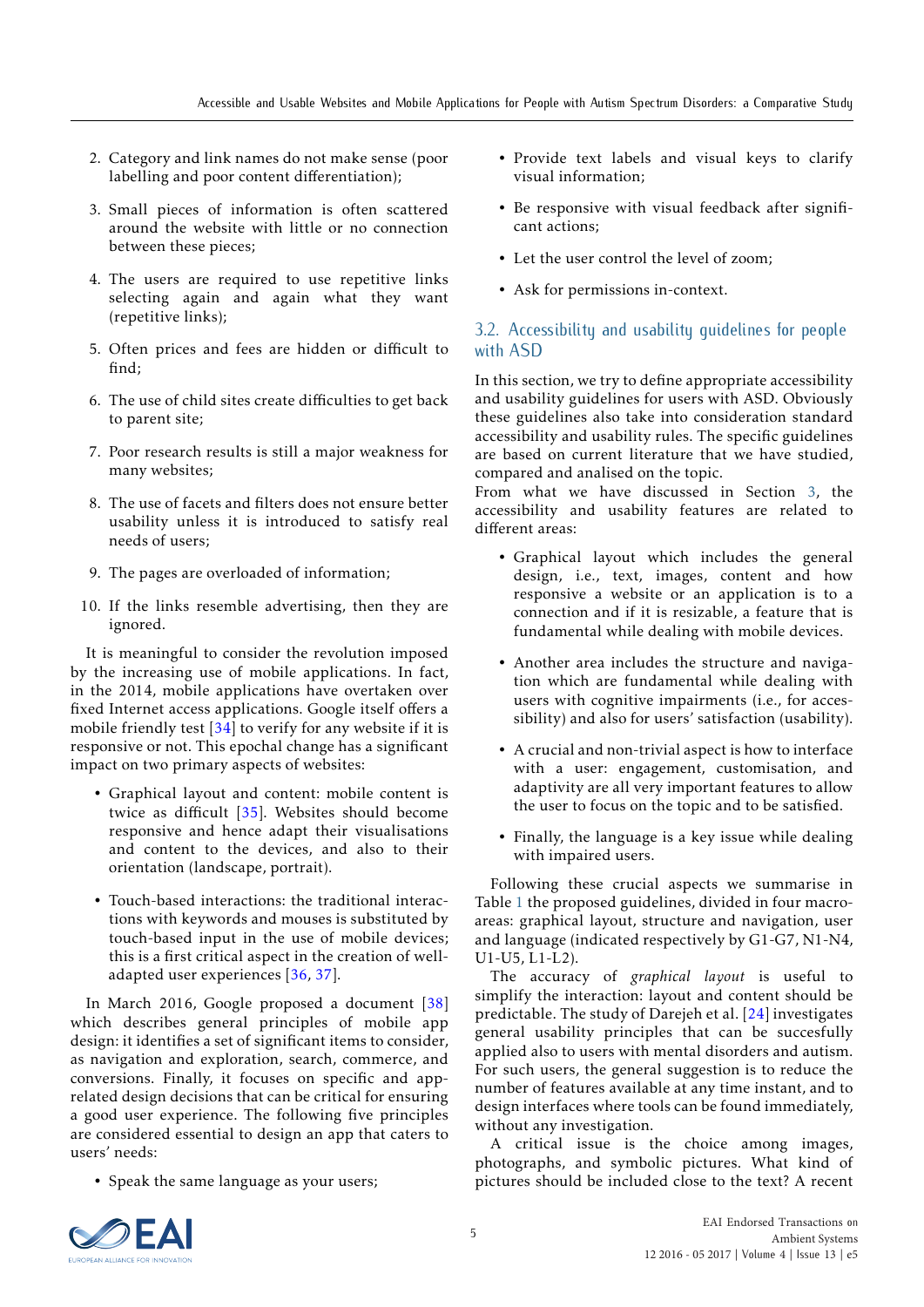<span id="page-5-0"></span>

| G1                                     | The general design and the structure should be simple, clear and predictable, secondary<br>content that distracts the user should be avoided. The number of features available at any<br>time instant should be limited.                                                                                                      |
|----------------------------------------|-------------------------------------------------------------------------------------------------------------------------------------------------------------------------------------------------------------------------------------------------------------------------------------------------------------------------------|
| G <sub>2</sub>                         | The content should be predictable and should provide feedbacks.                                                                                                                                                                                                                                                               |
| G <sub>3</sub>                         | Pictures should be copiously used together with redundant representation of information.                                                                                                                                                                                                                                      |
| G4                                     | Pictures can be drawings, photographs, symbolic images, should be easy to understand,<br>should not go in the background, should be in a sharp focus.                                                                                                                                                                         |
| G5                                     | Background sounds, moving text, blinking images and horizontal scrolling should be<br>avoided.                                                                                                                                                                                                                                |
| G6                                     | The text should go with pictures. It should be clear, simple, and short (at most one<br>sentence on a line); should be in a big font (14), in plain Sans-serif style (e.g., Verdana), in<br>a mild color. Headings and titles should be used.                                                                                 |
| G7                                     | The interface should be responsive.                                                                                                                                                                                                                                                                                           |
| N1<br>N <sub>2</sub>                   | Navigation should be consistent and similar in every page/section.<br>The website and every mobile applications should have a simple and logical structure.<br>Even the first time, the user should be able to easily navigate inside, and should remember<br>the navigational information even at successive visits or uses. |
| N <sub>3</sub><br>N <sub>4</sub>       | Add navigation information and navigation buttons at the top and the bottom of the page.<br>Efficiency and availability.                                                                                                                                                                                                      |
| U1<br>U <sub>2</sub><br>U <sub>3</sub> | Allow customisation.<br>Try to engage the user.<br>Make adaptive the interaction with users, considering their interaction history, their                                                                                                                                                                                     |
|                                        | preferences, requests, and needs.                                                                                                                                                                                                                                                                                             |
| U4                                     | Decompose the tasks into simple subtasks.                                                                                                                                                                                                                                                                                     |
| U5                                     | The number of errors should be limited.                                                                                                                                                                                                                                                                                       |
| L1<br>L2                               | The language should be simple and precise.<br>Acronyms and abbreviations, non-literal text, and jargon should not be used.                                                                                                                                                                                                    |

**Table 1.** Accessibility and usability guidelines for users with ASD

paper [\[39\]](#page-9-15) presents the first study to use eye-tracking technology with a set of adult users with ASD, in order to evaluate text documents with specific features, and it provides specific guidelines for creating accessible text for autism. The text was combined with photographs and symbols. The outcome of the study is that autistic users prefer texts that are paired with images, moreover, both photographs or symbols seem to work well. Note however, that the study was done on a set of adult autistic users without developmental delays. As the authors suggest, this result might be different with children, since the symbolic understanding users with ASD arrives later in their lives compared to neurotypical users. The work [\[23\]](#page-9-16) suggests that for children with developmental delays photographs seem to be more understandable. Other issues are the copious use of pictures and of redundant representation to simplify the concepts absorption. Moreover, pictures should not be used when they are non-relevant or too abstract to help the text comprehension. Finally, a general and fundamental aspect is the adaptation of the graphical layout to any device, to its orientation, and to the dimensions of the Web browser windows: the graphical interface should be responsive.

The *structure and the navigation* should be simple, consistent and logic. The users should find all the navigational buttons and all the necessary tools in a

immediate way. In case of webpages, the navigation inside the site should be limited by three clicks, links should not be broken. The site should be responsive, i.e. connection should be fast and windows should be resizable.

The *user* should give space to adaptive personalisation: currently, customisation is applied; engagement is a very important issue. Adaptivity is an open challenge. In order to engage users, in [\[23\]](#page-9-16) the authors add, to the design of a dedicated website, some games. These games have resulted into a deep engagement between the users with ASD and the site. On the other hand, [\[14\]](#page-8-14) introduces the concept of participatory design of user interfaces, i.e., users with ASD highly benefit of personalised interfaces. In this direction we find interesting results in [\[23,](#page-9-16) [40\]](#page-9-17), and also in [\[41\]](#page-9-18), were the authors discuss a participatory design process experimented with four children with autism, to develop their own smart object. The aim and the results were to go beyond functional limitations and to engage the children with ideas, desires and problems. Thus, if the uses are engage, they will be willing to revisit the site o reuse a certain application.

From the usability point of view, in the development of webpages, Tarpin-Bernard et al. in [\[42\]](#page-9-19) propose an environment, called the *Cognitive User Modelling for Adaptive Presentation Of Hyper-Documents (CUMAPH)*,

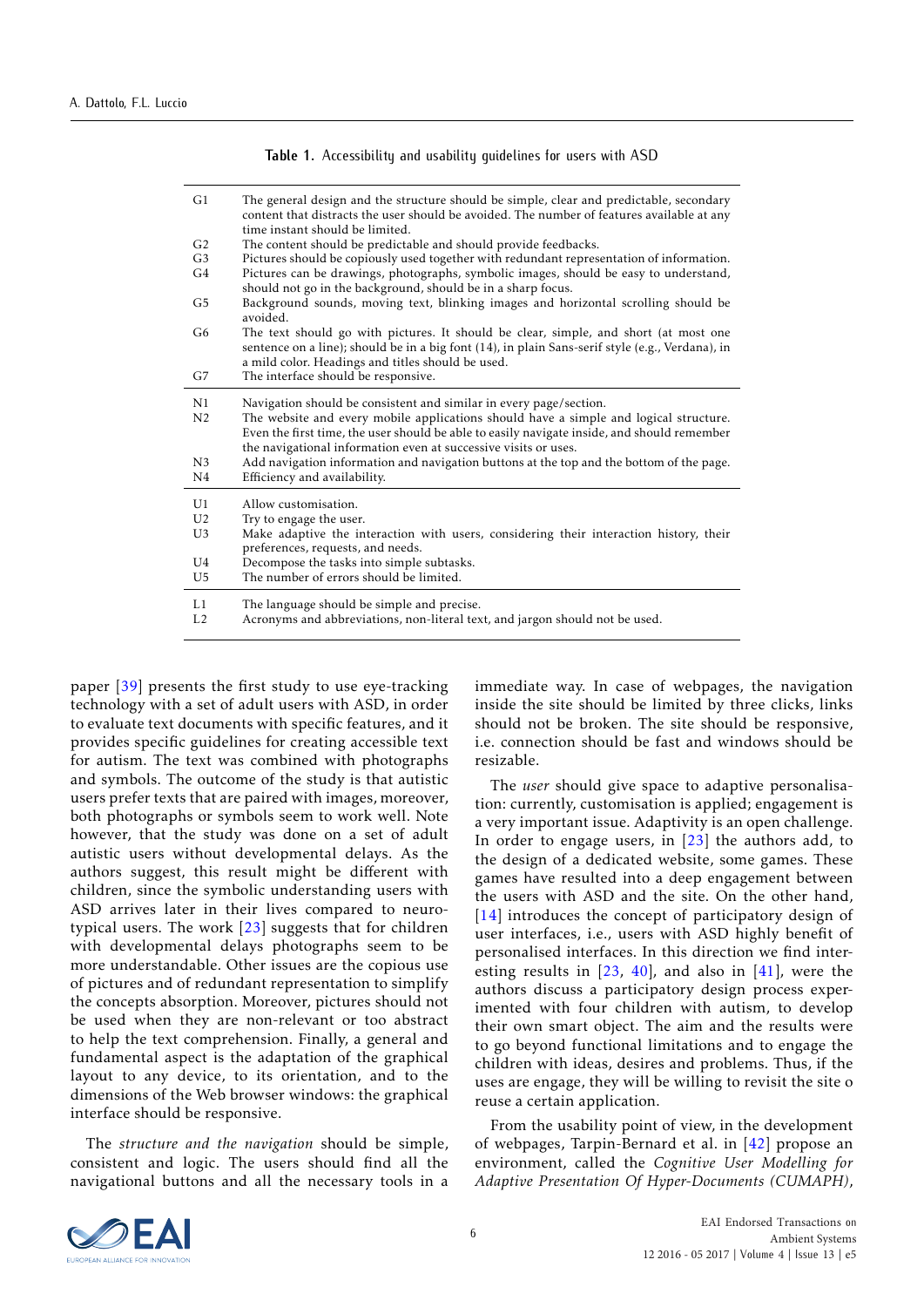used to adapt the webpages to the user's profile. The adaptation is based on four specific sectors such as: attention, memory, language and visuospatial, and from them some cognitive indicators are extracted and used to adapt the webpage. Regarding software tools, in [\[32\]](#page-9-7) the authors propose the use of Adaptive User Interfaces (AUI's), in order to adapt the system to the specific user. To develop these interfaces they build the interactions rules of the user with the software, based on the *Executive Functions*. These functions regulate several cognitive aspects such as cognitive flexibility, planning, working memory, inhibition, and sustained attention, which are strictly related to the cognitive processes used to accomplish tasks. What the experimental results show is that the way the application *decomposes the task* seems to mostly affect the usability since when properly done it decreases the cognitive load on the user. This decomposition allows the user to easily accomplish the tasks.

Finally, the use of the *language* should be simple and precise: it is well known that people with ASD literally interpret the text content, and have problems understanding metaphors and abstract sentences.

# **4. Websites for Users with ASD: a Systematic Comparison**

In this section we present a systematic comparison among accessible and usable websites for people with ASD, and we summarise in two separate tables which comply with all, or parts of guidelines presented in previous Section [3.](#page-1-1)

We have done an extensive search in the Web for sites whose authors have claimed to follow different accessibility standards (e.g., are compliant with W3C standards for HTML and CSS, can be displayed correctly in current browsers. etc.). Although this search is not exhaustive, we have noticed that most of these sites are of autism associations and autism conferences, and they are mainly directed to researchers, parents or adults with autism.

In the following Tables [2](#page-7-0) and [3,](#page-7-1) we refer to all the points mentioned in Section [3](#page-1-1) regarding both accessibility and usability features. We refer to them as G1 up to G7 for the 7 points of the Graphical Layout; N1 to N4 for the 4 points of the Structure and Navigation; U1 to U5 for the Users, and finally L1 and L2 for the Language.

Since none of the websites and apps satisfy U3, we avoid to insert this point in our analysis. The outcome can be  $\bullet$  (the guideline has been respected),  $\circ$  (no), or  $\bullet$  (partially).

While navigating on the sites we have noticed that some of them have similar features, e.g., we have seen that in all of them navigation is consistent, however not very simple. The language is simple in some sections but others connect to many links outside and provide too much information. There is a lot of secondary content inside some pages, and this content is not simple, and there are no feedbacks. Tasks are not divided unto subtasks except in few sites. [\[52–](#page-9-20)[57\]](#page-9-21) contain many pictures, but not the other sites, the same holds for the text that is short only in [\[46](#page-9-22)[–48,](#page-9-23) [54–](#page-9-24) [57,](#page-9-21) [63\]](#page-9-25). [\[49](#page-9-26)[–51\]](#page-9-27) contain some moving text. [\[43–](#page-9-28)[45\]](#page-9-29) lack of images, the general design is not very simple.  $[46-48]$  $[46-48]$  have few more images.  $[58]$  contains many pictures and tries to engage the user with pictures and videos. [\[59,](#page-9-31) [60\]](#page-9-32) follow most of the guidelines, but what they really lack of is the engagement of the user and the subdivision in sub-tasks. The sites contain lots of information, in some parts the text is too long, and is accessible for users with ASD which are high functioning, able to read and to communicate. [\[61,](#page-9-33) [62\]](#page-9-34) respect the graphical layout specifications, however in different parts the text is too long. Navigation is coherent however more buttons and navigation information in the bottom would help. There is no user engagement. Most of the websites are available, there are few exceptions of sites that contain some broken links. Some websites are not resizable, thus do not work properly on mobile devices. The sites mentioned in [\[23\]](#page-9-16) were designed to follow all the guidelines above presented (except for *U*3). They are the first example of websites explicitly dedicated to users with ASD that independently want to choose their own touring activity close to a specific city (in particular, Rieti and Venice). The sites only lack of adaptivity, and of dynamical customisation of style attributes, on the other hand the users may independently choose different navigational paths depending on their own interests. To engage the user the authors have added games and videos. The sites were tested on a set of users with ASD that have shown their great appreciation.

Summarising, with the exception of [\[23\]](#page-9-16), all the websites we have analysed seem to be directed to users which are adults and high functioning (i.e., to users with mild cognitive disabilities), and not to children. Moreover, most of the sites lack of engagement, responsiveness, subdivision of tasks, and all of them of adaptivity.

# **5. Dedicated Applications for Users with ASD: a Systematic Comparison**

Mobile applications represent an important opportunity for users with ASD, as they may take advantage of the modality of interaction, e.g., the use of touch screen, and the manageability of the device. Evidence suggests that children with ASD are more engaged and verbal during their use. However, there is a proliferation of commercially available apps, which range from free to very expensive tools: unfortunately this leaves very

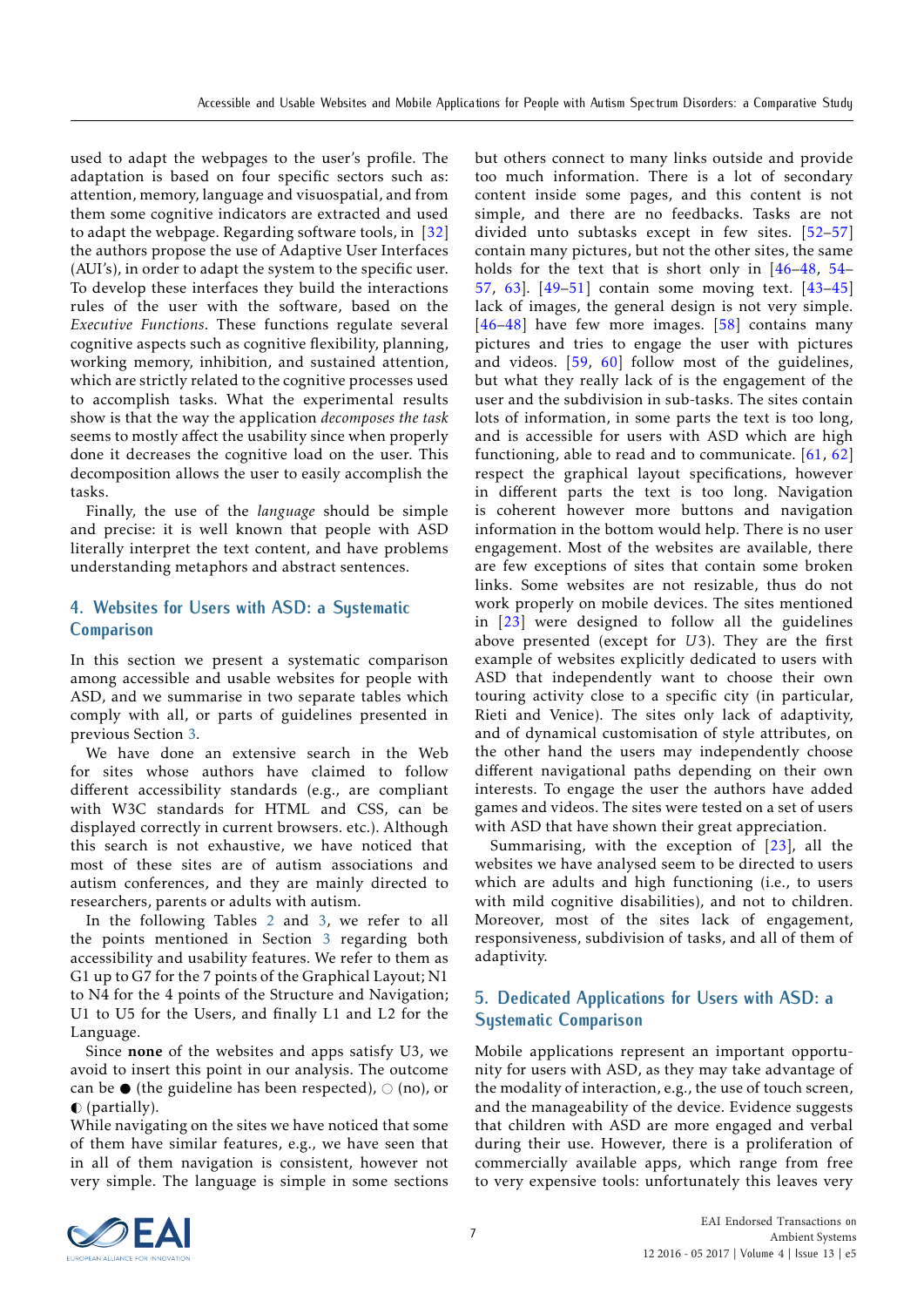<span id="page-7-0"></span>

| Websites           | G1 | G <sub>2</sub> | G <sub>3</sub> | G4        | G5        | G6        | G7        | $_{\rm N1}$ | N <sub>2</sub> | N <sub>3</sub> | N4        | U1        | U <sub>2</sub> | U4        | U <sub>5</sub> | L1        | L <sub>2</sub> |
|--------------------|----|----------------|----------------|-----------|-----------|-----------|-----------|-------------|----------------|----------------|-----------|-----------|----------------|-----------|----------------|-----------|----------------|
| [43]               | O  | O              | O              |           |           |           | O         | $\bullet$   | $\bullet$      | O              | $\bullet$ | $\bullet$ | O              | $\circ$   | $\bullet$      | $\bullet$ | O              |
| [44                | O  | 0              | O              |           | $\bullet$ |           | O         | $\bullet$   | $\bullet$      | С              | $\bullet$ | $\bullet$ | $\circ$        | $\circ$   | $\bullet$      | $\bullet$ | O              |
| $\sqrt{45}$        | C  | 0              | O              |           | $\bullet$ |           | $\bullet$ |             | $\bullet$      | С              | $\bullet$ | $\bullet$ | O              | O         |                | $\bullet$ | О              |
| [46]               | C  | ∩              | O              |           |           | $\bullet$ | 0         |             | $\bullet$      | C              | $\bullet$ | $\bullet$ | 0              | O         | $\bullet$      | $\bullet$ | Ó              |
| [47                | O  | O              | O              |           | ●         | $\bullet$ | $\bullet$ |             | $\bullet$      | O              | $\bullet$ | $\bullet$ | $\circ$        | $\bullet$ | $\bullet$      | $\bullet$ | O              |
| [48]               | C  | C              | O              |           |           | $\bullet$ | $\bullet$ |             | $\bullet$      | C              | $\bullet$ | $\bullet$ | $\circ$        | $\circ$   | $\bullet$      | $\bullet$ | O              |
| [49]               | ∩  | ∩              | O              |           | ∩         |           | $\bullet$ | 0           |                | С              | $\bullet$ |           | Ω              | $\circ$   | $\bullet$      | $\bullet$ | O              |
| 50                 | O  | 0              | O              |           | 0         | $\circ$   | $\circ$   | $\bullet$   | $\bullet$      | C              | $\bullet$ |           | O              | $\circ$   | $\bullet$      | $\bullet$ | O              |
| [51                | ∩  | 0              | O              |           | 0         | O         | O         | $\bullet$   | $\bullet$      | С              | $\bullet$ | ●         | O              | $\bullet$ | $\bullet$      | $\bullet$ | O              |
| [52, 53]           | O  | O              | $\bullet$      |           | $\bullet$ |           | $\bullet$ | $\bullet$   | $\bullet$      | C              | $\bullet$ | ●         | Ο              | $\circ$   |                | $\bullet$ | O              |
| [54, 55]           | O  | O              | $\bullet$      |           | ●         | $\bullet$ | $\bullet$ | $\bullet$   | $\bullet$      | O              | $\bullet$ | ●         | Ο              | $\bullet$ | $\bullet$      | $\bullet$ | $\bullet$      |
| [56]               | O  | O              | $\bullet$      |           |           | $\bullet$ | $\bullet$ | ●           | $\bullet$      | O              | $\bullet$ | ●         | $\circ$        | $\circ$   | ●              | $\bullet$ |                |
| [57]               | ◯  | ∩              | $\bullet$      |           | $\bullet$ | $\bullet$ | Ω         | $\bullet$   | $\bullet$      | C              | $\bullet$ | ●         | $\circ$        | $\circ$   |                | $\bullet$ | $\bullet$      |
| 58                 | 0  | $\bullet$      |                |           | O         | $\bullet$ | $\bullet$ |             | $\bullet$      | $\bullet$      |           |           | $\bullet$      | $\circ$   | $\bullet$      | $\bullet$ |                |
| [59, 60]           | ●  |                |                | $\bullet$ | $\bullet$ | $\bullet$ | $\bullet$ |             | $\bullet$      | $\bullet$      | $\bullet$ | $\bullet$ | $\circ$        | $\circ$   | $\bullet$      |           |                |
| $\lceil 61 \rceil$ |    | D              |                |           |           | $\bullet$ | $\bullet$ |             | $\bullet$      | $\bullet$      |           |           | O              | $\bullet$ |                |           |                |
| 62                 | œ  | 0              |                |           |           | $\bullet$ | $\bullet$ | $\bullet$   | $\bullet$      | $\bullet$      | $\bullet$ | $\bullet$ | O              | $\circ$   | ●              |           |                |
| 23                 | œ  | ●              |                | $\bullet$ |           | $\bullet$ |           |             | $\bullet$      | $\bullet$      | $\bullet$ | $\bullet$ | $\bullet$      | $\bullet$ |                |           |                |

**Table 2.** Implementation of the accessibility guidelines in the current websites.

little room for quality control and the large majority of apps lack any foundation in theory or research evaluation [\[71\]](#page-10-0). Obviously, this is a big risk for a vulnerable part of the population.

Table [3](#page-7-1) summarises, for a set of current mobile apps, the implementation of the previously listed accessibility and usability guidelines. The guideline G7 is not included, since all the apps satisfy this point.

A set of apps by *Touch Autism* [\[64\]](#page-9-41) (like *Social Stories Creator and Library*, *Turn Taker*, *Puzzle Spelling Words*, and others) present some relevant limitations, mainly located in the areas of graphical layout and navigation: for example, *Puzzle Spelling Words* uses an improbable font, starts using a background sound without evident control (it may be interrupted only by the settings panel), does not offer support at the navigation (there are neither navigation buttons, nor exit/pause buttons). In addition, only one set of puzzles is free (Playground), while all the others require a payment. *Findme* [\[65\]](#page-9-42) has been designed at the University of Edinburgh to help children improve their causal and attentions skills. It respects the major part of guidelines, but it does not offer navigation support. The navigation is more complete in the set of *Apps for Autism* by EdNinja [\[66\]](#page-9-43): it is possible open a simple visual menu. However, the use of these apps appears to be complex. *Niki Apps* [\[67\]](#page-9-44) is based on a set of apps based on AAC techniques: the apps present different graphical layouts, navigation modalities and styles. The navigation presents some limitations (there are some parts of the app in which it is difficult find the exit); however, it is possible to draw a sketch but it is not clear where is the saved image and in which way it could be used. Belonging to the same AAC category are the Proloquo apps [\[68\]](#page-9-45): *Proloquo4Text* and *Proloquo2Go*. These apps have been created for people who cannot speak, not specifically for people with ASD; they appear too rich of images and content, in contrast with an essential layout. *Autism iHelp Apps* [\[69\]](#page-10-1) are vocabulary teaching aids developed by parents of a child with Autism and a speech-language pathologist. There are a set of apps: *Same and different*; *Opposites*; *Colors*; etc.. They are simple to use and propose concrete pictures, but they have some limits: the navigation is linear and is not possible to return back; the conclusion of any activity is not predictable; the activities are not reproducible in the same way. Finally, the prototype of mobile app for ASD people is *Volo* [\[70\]](#page-10-2); based on AAC techniques, it uses zz-structures, which are hyperorthogonal, non-hierarchical structures for storing, linking and manipulating data. This prototype has

**Table 3.** Implementation of accessibility guidelines in the current apps.

<span id="page-7-1"></span>

| Apps | G1        | G <sub>2</sub> | G <sub>3</sub> | G4        | G5        | G6        | N1        | N <sub>2</sub> | N3        | N4        | U1        | U2        | U4        | U5        | L1 | L <sub>2</sub> |
|------|-----------|----------------|----------------|-----------|-----------|-----------|-----------|----------------|-----------|-----------|-----------|-----------|-----------|-----------|----|----------------|
| [64] | $\bullet$ | $\bullet$      |                | $\bullet$ |           |           | $\bullet$ |                | O         | $\bullet$ | $\bullet$ |           | $\bullet$ |           |    | $\bullet$      |
| [65] | $\bullet$ | $\bullet$      | $\bullet$      | $\bullet$ | $\bullet$ | $\bullet$ | $\bullet$ | O              | $\circ$   | $\bullet$ | $\bullet$ | $\bullet$ | $\bullet$ | $\bullet$ |    | $\bullet$      |
| [66] | $\bullet$ | $\bullet$      | $\bullet$      | $\bullet$ | $\bullet$ |           |           |                |           | $\bullet$ | $\bullet$ | $\bullet$ | $\bullet$ | $\bullet$ |    | $\bullet$      |
| [67] | $\bullet$ | $\bullet$      | $\bullet$      |           | $\bullet$ | $\bullet$ | О         | $\bullet$      | $\bullet$ | $\bullet$ | $\bullet$ |           | $\bullet$ |           |    | $\bullet$      |
| [68] | $\bullet$ | $\bullet$      | $\bullet$      | $\bullet$ | $\bullet$ | $\bullet$ | $\bullet$ | $\bullet$      | $\bullet$ | $\bullet$ | $\bullet$ |           | $\bullet$ | $\bullet$ |    | $\bullet$      |
| [69] | $\bullet$ | $\bullet$      | $\bullet$      |           | $\bullet$ | $\bullet$ | $\bullet$ | O              | $\bullet$ | $\bullet$ | O         |           | $\bullet$ |           |    | $\bullet$      |
| [70] | $\bullet$ |                |                |           |           |           |           |                |           | $\bullet$ | $\bullet$ | $\bullet$ | $\bullet$ | $\bullet$ |    | $\bullet$      |

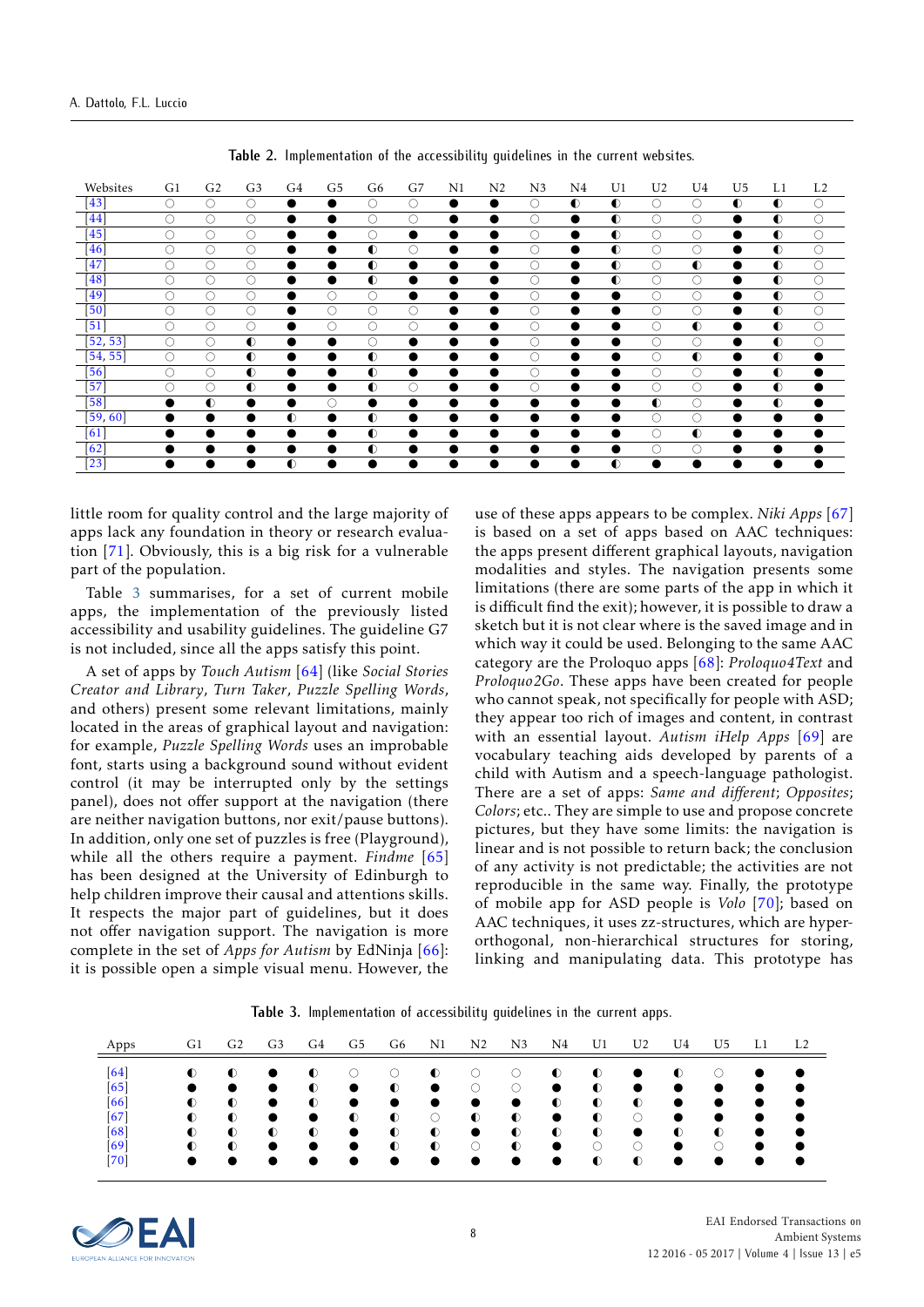been modelled in order to be accessible and usable, the aspects related to the user customisation and engagement could be improved.

Summarising, we note that most of the apps provide tools for editing and adding new and eventually personal data, but important limitations involve the process of customisation (often difficult to realise), the user engagement and mainly the lack of user adaptivity.

Some apps use sketched images, other real pictures, most of them provide the user with an initial set of pictures and allow the import of new images from a personal computer, a camera, etc. (see, e.g., [\[64,](#page-9-41) [67\]](#page-9-44)). Another feature is the possibility of adding *sounds*, which can be synthetic or natural (see, e.g., [\[72\]](#page-10-3)), or can also be recorded (see, e.g., [\[67\]](#page-9-44)). Some apps allow the creation of *calendars*: the daily routine might be organised in sequence of actions which describe the activities of the day in a fixed temporal order.

Differently from websites, the apps are conceived for children and they address general issues, not always specifically for people with ASD.

### <span id="page-8-2"></span>**6. Conclusion and Future Challenges**

In this paper, we discussed about possible guidelines for developing accessible and usable websites or mobile applications for users with ASD. We have also analysed and compared many of the existing websites and applications in order to check which comply with all or parts of these guidelines.

As future challenges, we have noticed that all the sites and applications that we have tested lack of a feature that represents an innovative challenge: adaptivity towards users. Automatically, the systems should be able to adapt their behaviour, considering the history of the users' interaction, their requests, needs and preferences. Regarding usability, responsiveness is often neglected and very few websites take into account the division in subtasks. These features are very important and non-trivial. Another issue is related to the present synthesisers available in different applications. We have noticed that many of them produce sounds which are not easily recognisable by users with limited comprehension. The adaptation of the language and also of the voices would highly improve the quality of these applications.

### **References**

- <span id="page-8-0"></span>[1] HARDY, C., OGDEN, J., NEWMAN, J. and COOPER, S. (2015) *Autism and ICT. A guide for Teachers & Parents* (Routledge, Taylor & Francis Group, London and New York.).
- <span id="page-8-1"></span>[2] McQuiggan, S., McQuiggan, J., Sabourin, J. and Kosturko, L. (2015) *Mobile Learning: A Handbook for Developers, Educators, and Learners* (Wiley Pub.), 1st ed.
- <span id="page-8-3"></span>[3] American Psychiatric Association [ed.] (2013) *The Diagnostic and Statistical Manual of Mental Disorders: DSM 5* (BookpointUS).
- <span id="page-8-4"></span>[4] Baxter, A.J.and Brugha, T., Erskine, H., Sheurer, R., Vos, T. and Scort, J. (2014) The epidemiology and global burden of autism spectrum disorders. *Psychological Medicine* 45(3): 1601–613.
- <span id="page-8-5"></span>[5] Klinger, L., Dawson, G. and Renner, P. (2003) Autistic disorder. *Child psychopathology 2nd edition* : 409–454.
- <span id="page-8-6"></span>[6] SICILE KIRA, C. (2010), What is sensory processing disorder and how is it related to autism? [http://goo.](http://goo.gl/1naVTp) [gl/1naVTp](http://goo.gl/1naVTp).
- <span id="page-8-7"></span>[7] CORSELLO, C.M. (2005) Early intervention in autism. *Infants & Young Children* 18(2): 74–85.
- <span id="page-8-8"></span>[8] Dopp, S. (2005) *Understanding Autism* (Elsevier Australia).
- <span id="page-8-9"></span>[9] GRANDIN, T. (2009) How does visual thinking work in the mind of a person with autism? A personal account. *Philosophical Transactions of the Royal Society* 364(1522): 1437–1442.
- <span id="page-8-10"></span>[10] STILL, K., REHFELDT, R., WHELAN, R., MAY, R. and DYMOND, S. (2014) Facilitating requesting skills using high-tech augmentative and alternative communication devices with individuals with autism spectrum disorders: A systematic review. *Research in Autism Spectrum Disorders* 8: 1184–1199.
- <span id="page-8-11"></span>[11] (2014), Pyramid educational consultants, inc. [http://](http://www.pecs-canada.com/) [www.pecs-canada.com/](http://www.pecs-canada.com/).
- <span id="page-8-12"></span>[12] BRITTO, T. and PIZZOLATO, E. (2016) Towards web accessibility guidelines of interaction and interface design for people with autism spectrum disorder. In *ACHI 2016: The Ninth International Conference on Advances in Computer-Human Interactions* (Venice, Italy):  $1 - 7$ .
- <span id="page-8-13"></span>[13] PUTMAN, C. and CHONG, L. (2008) Software and technologies for people with autism: what the users want? In *ASSETS 2008: 10th International ACM SIGACCESS Conference on Computers and Accessibility* (Halifax, Canada.): 3–10.
- <span id="page-8-14"></span>[14] PAVLOV, N. (2014) User interface for people with autism spectrum disorders. *Journal of Software Engineering and Applications* 7(2): 128 –134.
- <span id="page-8-15"></span>[15] (2016), Accessibility, usability, and inclusion: Related aspects of a web for all. W3C-WAI, [https://www.w3.](https://www.w3.org/WAI/intro/usable) [org/WAI/intro/usable](https://www.w3.org/WAI/intro/usable).
- <span id="page-8-16"></span>[16] (2010), Web accessibility and usability working together. W3C, [http://https://www.w3.org/WAI/intro/](http://https://www.w3.org/WAI/intro/usable) [usable](http://https://www.w3.org/WAI/intro/usable).
- <span id="page-8-17"></span>[17] (2006), Convention on the rights of persons with disabilities. [http://www.un.org/disabilities/convention/](http://www.un.org/disabilities/convention/conventionfull.shtml) [conventionfull.shtml](http://www.un.org/disabilities/convention/conventionfull.shtml).
- <span id="page-8-18"></span>[18] (2008), Web content accessibility guidelines 2.0. [https:](https://www.w3.org/TR/WCAG20) [//www.w3.org/TR/WCAG20](https://www.w3.org/TR/WCAG20).
- <span id="page-8-19"></span>[19] (2016), W3 consortium. <http://www.w3.org>.
- <span id="page-8-20"></span>[20] Abou-Zahra, S. (2012), How people with disabilities use the web: Overview. [https://www.w3.org/WAI/intro/](https://www.w3.org/WAI/intro/people-use-web/) [people-use-web/](https://www.w3.org/WAI/intro/people-use-web/).
- <span id="page-8-21"></span>[21] SEEMAN, L. and COOPER, M. (2016), Techniques for the the cognitive and learning disabilities accessibility task force (coga). W3C, [https://w3c.github.io/coga/](https://w3c.github.io/coga/techniques/) [techniques/](https://w3c.github.io/coga/techniques/).

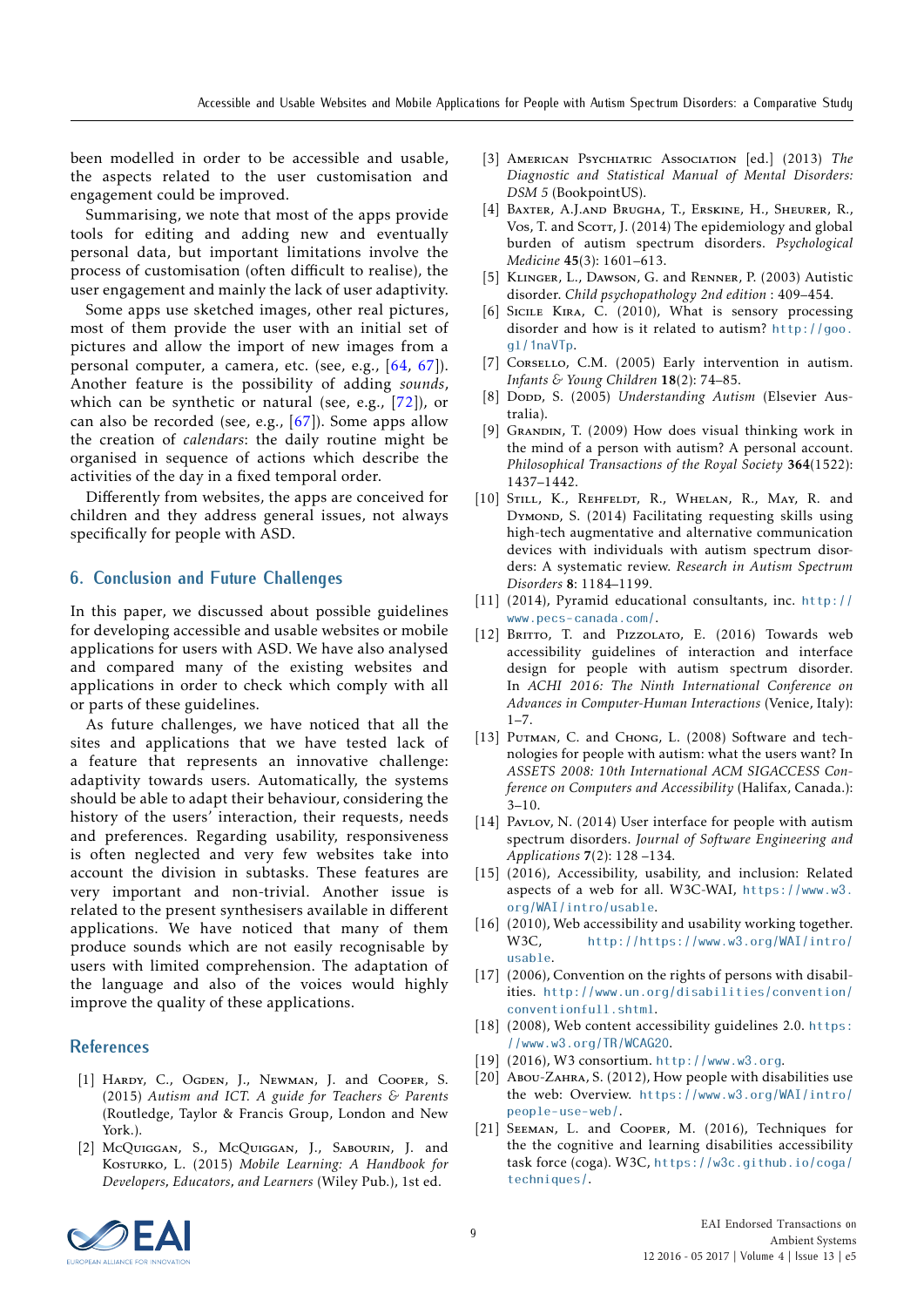- <span id="page-9-2"></span>[22] (2015), An interview with Jamie Knight: autism and accessible web design. [http://www.iheni.com/](http://www.iheni.com/an-interview-with-jamie-knight-autism-and) [an-interview-with-jamie-knight-autism-and](http://www.iheni.com/an-interview-with-jamie-knight-autism-and) <-accessible-web-design/>.
- <span id="page-9-16"></span>[23] DATTOLO, A., Luccio, F. and PIRONE, E. (2016) Webpage accessibility and usability for autistic users: a case study on a tourism website. In *ACHI 2016: The 9th Int. Conference on Advances in Computer-Human Interactions* (Venice, Italy): 145–152.
- <span id="page-9-14"></span>[24] DAREJEH, A. and SINGH, D. (2013) A review on user interface design principles to increase software usability for users with less computer literacy. *Journal of Computer Science* 9(11): 1443–1450.
- <span id="page-9-0"></span>[25] FRIEDMAN, M.G. and BRYEN, D.N. (2007) Web accessibility design recommendations for people with cognitive disabilities. *Technology and Disability* 19(9): 205–212.
- <span id="page-9-1"></span>[26] SEEMAN, L. and COOPER, M. (March, 2017), Techniques for the the cognitive and learning disabilities accessibility task force (coga). W3C, [https://rawgit.com/w3c/](https://rawgit.com/w3c/coga/master/techniques/) [coga/master/techniques/](https://rawgit.com/w3c/coga/master/techniques/).
- <span id="page-9-3"></span>[27] (2009), Department and of and health and (uk). basic guidelines for people who commission easy read information. <goo.gl/xTjYHO>.
- [28] (2015), Cognitive accessibility user research. W3C, <http://www.w3.org/TR/coga-user-research/>.
- <span id="page-9-4"></span>[29] DATTOLO, A. and F., L. (2016) Web accessibility recommendations for the design of tourism websites for people with autism spectrum disorders. *International Journal on Advances in Life Sciences* 8(3 & 4): 297–307.
- <span id="page-9-5"></span>[30] NIELSEN, J. (2012), Usability 101: Introduction to usability. [https://www.nngroup.com/articles/](https://www.nngroup.com/articles/usability-101-introduction-to-usability/) [usability-101-introduction-to-usability/](https://www.nngroup.com/articles/usability-101-introduction-to-usability/).
- <span id="page-9-6"></span>[31] (2017), Usability guidelines. U.S. Department of Health & Human Services, [https://webstandards.hhs.gov/](https://webstandards.hhs.gov/guidelines/) [guidelines/](https://webstandards.hhs.gov/guidelines/).
- <span id="page-9-7"></span>[32] Mejía-Figueroa, A., Ouezada Cisnero, A. and Reyes Juárez-Ramírez, J. (2016) Developing usable software applications for users with autism: User analisys, user interface design patterns and interface components. In *4th International Conference in Software Engineering Research and Innovation (CONISOFT16)* (Puebla, Mexico).
- <span id="page-9-8"></span>[33] SCHADE, A., CHENG, Y. and SHERUGAR, S. (2016), Top 10 enduring web-design mistakes. Nielsen Norman Group, [https://www.nngroup.com/articles/](https://www.nngroup.com/articles/top-10-enduring/) [top-10-enduring/](https://www.nngroup.com/articles/top-10-enduring/).
- <span id="page-9-9"></span>[34] (2017), Google mobile friendly test. Google, [https://search.google.com/search-console/](https://search.google.com/search-console/mobile-friendly ) [mobile-friendly](https://search.google.com/search-console/mobile-friendly ).
- <span id="page-9-10"></span>[35] NIELSEN, J. and BUDIU, R. (2013) *Mobile Usability* (New Riders).
- <span id="page-9-11"></span>[36] (2015), Standards for web applications on mobile: current state and roadmap. W3C, [https://www.w3.org/](https://www.w3.org/Mobile/mobile-web-app-state/) [Mobile/mobile-web-app-state/](https://www.w3.org/Mobile/mobile-web-app-state/).
- <span id="page-9-12"></span>[37] (2015), Mobile accessibility: How wcag 2.0 and other w3c/wai guidelines apply to mobile. W3C, [https://](https://www.w3.org/TR/mobile-accessibility-mapping/) [www.w3.org/TR/mobile-accessibility-mapping/](https://www.w3.org/TR/mobile-accessibility-mapping/).
- <span id="page-9-13"></span>[38] (2016), Principles of mobile app design: Engage users and drive conversions. Think with Google - [https://](https://goo.gl/dqBY2S) [goo.gl/dqBY2S](https://goo.gl/dqBY2S).
- <span id="page-9-15"></span>[39] Yaneva, V., Temnikova, I. and Mitkov, R. (2015) Accessible texts for autism: An eye-tracking study. In *ASSETS 2015: Proceedings of the 17th International ACM SIGACCESS Conference on Computers Accessibility* (New York, USA): 49–57.
- <span id="page-9-17"></span>[40] KAMARUZAMANA, M., N.M., R., Nor, H. and Azaharia, M. (2016) Developing user interface design application for children with autism. *Procedia - Social and Behavioral Sciences* 217: 887 – 894.
- <span id="page-9-18"></span>[41] FRAUENBERGER, C., MAKHAEVA, J. and SPIEL, K. (2016) Designing smart objects with autistic children: Four design exposès. In *CHI 2016: Proceedings of the Conference on Human Factors in Computing Systems* (New York, USA: ACM): 130–139.
- <span id="page-9-19"></span>[42] Habieb-Mammar, H. and Tarpin-Bernard, F. (2004) Cumaph: Cognitive user modeling for adaptive presentation of hyper-documents. an experimental study. In *In Adaptive Hypermedia and Adaptive Web-Based Systems, Springer Berlin Heidelberg*: 136–145.
- <span id="page-9-28"></span>[43] Cell symposia. [http://www.cell-symposia-autism.]( http://www.cell-symposia-autism.com/) [com/]( http://www.cell-symposia-autism.com/).
- <span id="page-9-35"></span>[44] Autism nz. <http://www.autismnz.org.nz/home>.
- <span id="page-9-29"></span>[45] Autism somerset. [http://www.autismsomerset.org.]( http://www.autismsomerset.org.uk/) [uk/]( http://www.autismsomerset.org.uk/).
- <span id="page-9-22"></span>[46] Asd in new zealand schools. [http://asdinnzschools.](http://asdinnzschools.org.nz/) [org.nz/](http://asdinnzschools.org.nz/).
- <span id="page-9-36"></span>[47] The founders centre. [http://thefounderscenter.org/]( http://thefounderscenter.org/).
- <span id="page-9-23"></span>[48] Leisure for autism. [http://www.leisureforautism.]( http://www.leisureforautism.org/) [org/]( http://www.leisureforautism.org/).
- <span id="page-9-26"></span>[49] The global health network. <https://grand.tghn.org/>.
- <span id="page-9-37"></span>[50] Hacs. <http://www.hacs.org.uk/>.
- <span id="page-9-27"></span>[51] Supporting students with asd. [http://www.](http://www.autismsupportpackage.education.nsw.gov.au/home) [autismsupportpackage.education.nsw.gov.au/home](http://www.autismsupportpackage.education.nsw.gov.au/home).
- <span id="page-9-20"></span>[52] Scottish autism. [http://www.scottishautism.org/]( http://www.scottishautism.org/).
- <span id="page-9-38"></span>[53] Specialist autism services. [http://www.]( http://www.specialistautismservices.org/) [specialistautismservices.org/]( http://www.specialistautismservices.org/).
- <span id="page-9-24"></span>[54] Autism education trust. [http://www.]( http://www.autismeducationtrust.org.uk/) [autismeducationtrust.org.uk/]( http://www.autismeducationtrust.org.uk/).
- <span id="page-9-39"></span>[55] New struan school. [http://www.newstruanschool.](http://www.newstruanschool.org/) [org/](http://www.newstruanschool.org/).
- <span id="page-9-40"></span>[56] Autism wessex. <http://autismwessex.org.uk>.
- <span id="page-9-21"></span>[57] Sunderland city council. [http://www.sunderland.gov.]( http://www.sunderland.gov.uk/) [uk/]( http://www.sunderland.gov.uk/).
- <span id="page-9-30"></span>[58] Titanic belfast. <http://titanicbelfast.com/>.
- <span id="page-9-31"></span>[59] Ambitions about autism. [https://www.](https://www.ambitiousaboutautism.org.uk/) [ambitiousaboutautism.org.uk/](https://www.ambitiousaboutautism.org.uk/).
- <span id="page-9-32"></span>[60] The national autistic society. [http://www.autism.org.](http://www.autism.org.uk/) [uk/](http://www.autism.org.uk/).
- <span id="page-9-33"></span>[61] Asd info wales. <http://www.asdinfowales.co.uk/>.
- <span id="page-9-34"></span>[62] Autism spectrum australia. [https://www.](https://www.autismspectrum.org.au/) [autismspectrum.org.au/](https://www.autismspectrum.org.au/).
- <span id="page-9-25"></span>[63] St giles school. [http://www.st-giles.notts.sch.uk/]( http://www.st-giles.notts.sch.uk/).
- <span id="page-9-41"></span>[64] Touch autism. <http://touchautism.com/>.
- <span id="page-9-42"></span>[65] Findme. <http://www.interface3.com/findme/> - available on App Store.
- <span id="page-9-43"></span>[66] Apps for autism. <http://edninja.com/> - available on App Store.
- <span id="page-9-44"></span>[67] Niki talk. <http://www.nikitalk.com/>.
- <span id="page-9-45"></span>[68] Proloquo apps. <http://www.assistiveware.com/> available on App Store.